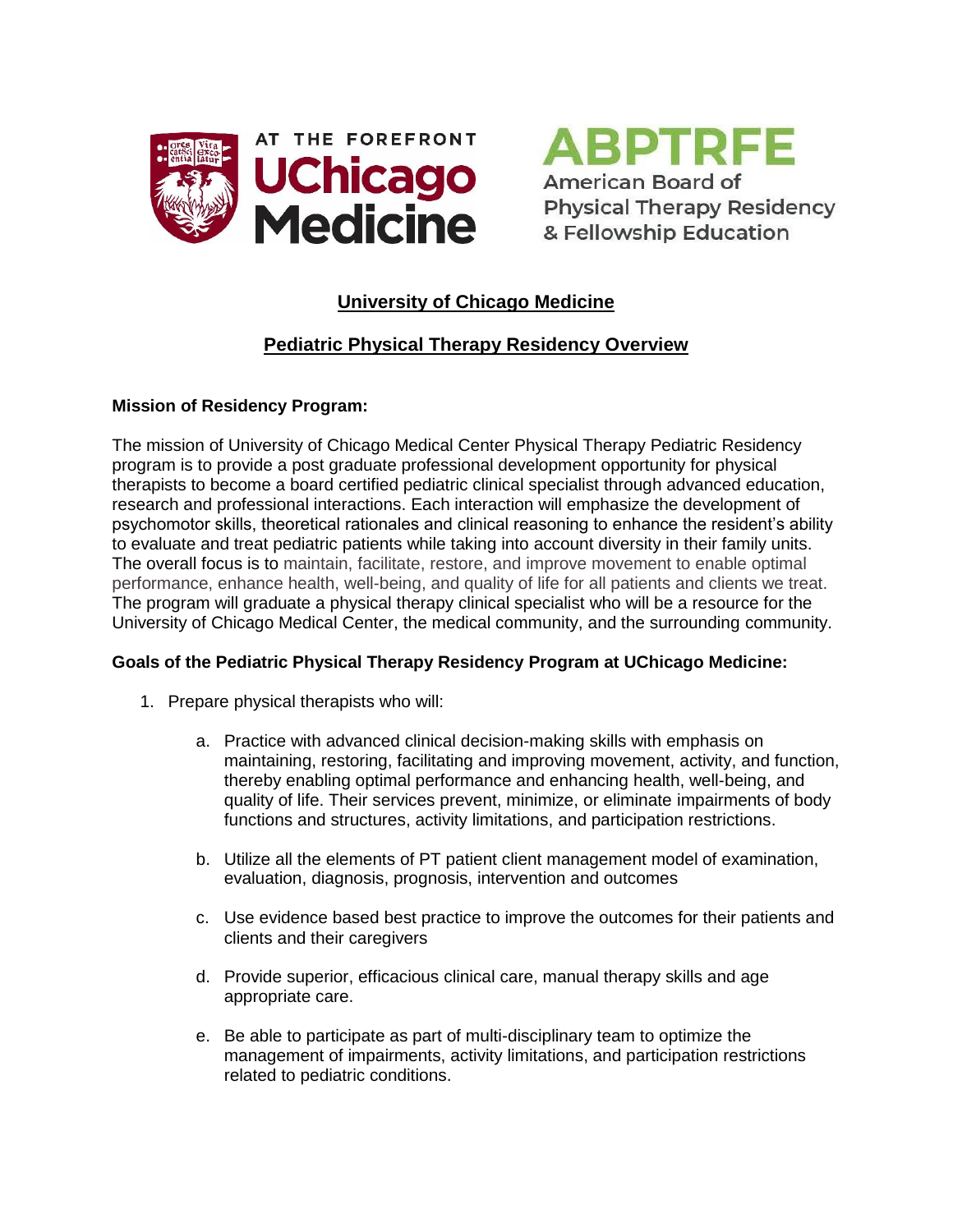- f. Become a resource for the community in the rehabilitation of pediatric conditions.
- g. Become ABPTS certified specialists within 2 years of graduation.
- 2. Enhance the skills, knowledge and incorporation of Evidenced Based Practice into the practice of physical therapists within the UChicago Medical Center.
- 3. Enhance the Physical Therapy profession by graduating residents who will contribute to the profession through mentoring of physical therapists and students, teaching at a postprofessional level, and contributing to evidence based practice in physical therapy.

#### **Objectives:**

- 1. Provide an advanced plan of study through a detailed and structured curriculum that is consistent with the *Pediatric Description of Specialty Practice* which will include didactic coursework, academic mentoring, specialty practice observation, journal review, research and clinical practice.
- 2. Provide a mentored clinical experience, with emphasis on medical conditions which affecting a pediatric population under the supervision of recognized experts to include: ABPTS-certified faculty, pediatricians, pediatric surgeons, pediatric neurologists, neonatologists, hematologists, oncologists, rheumatologists and radiologists.
- 3. The program faculty will update the program curriculum semi-annually to assure the content is consistent with current evidence.
- 4. Support the values of the American Physical Therapy Association (APTA) by creating practitioners who are committed to excellence in practice, education, research, advocacy, and professionalism.
- 5. The faculty will ensure that the residency program consistently exceeds all ABPTRFE credentialing requirements.
- 6. Faculty will provide residents with mentoring in the following areas:
	- a. Clinical decision making and critical inquiry.
	- b. Clinical excellence in all pediatric settings
	- c. Professionalism, APTA core values, and leadership
	- d. Scholarly and educational activities**.**
- 7. Faculty will prepare the residents to serve as:
	- a. A resource in the health care community.
	- b. Educators to colleagues and physical therapy students in the area of pediatric physical therapy.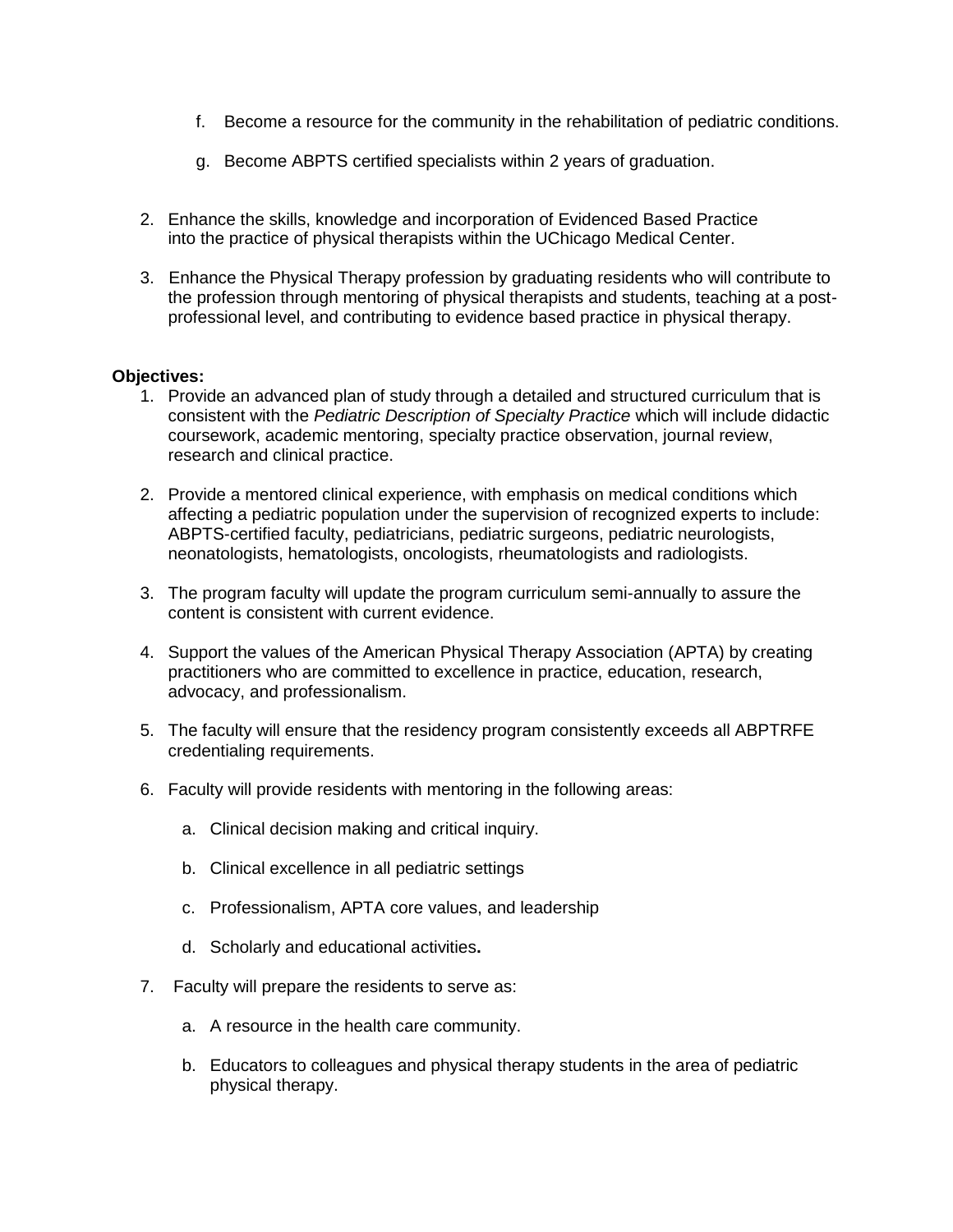- c. Consumers of scientific literature and pursuers of research and lifelong learning.
- d. Contributing and collaborating practitioners in the care of pediatric patients with impairments of the body functions and structure, activity limitations or participation restrictions. The focus will be conditions of the musculoskeletal, neurological, cardiopulmonary and integumentary systems or the negative affects attributable to personal environmental factors as they relate to human development and performance.

### **Curriculum:**

Schedule for education curriculum

- 52 weeks/ residency year:
	- o 4 weeks orientation
		- o 2 weeks non education time at holidays
		- o 46 weeks for didactic courses

Breakdown of teaching hours during the 46 education weeks: Approximately: 14 hours education, 26 hours treating per week

- **Mentoring:** 4-5 hours a week (one on one with faculty) = 200 hours
- **Clinical Investigations:** 2.5 hours a week (functional measures, tracking of patient scores, research, journal clubs, case reviews) = 118 hours
- **Course work Didactic learning:** 3.0 hours a week (lectures and labs) = 138 hours
- **Specialty Practice Observation:** 4.34 hours a week (MD clinics) = 200 hours
- **Clinical Practice:** 
	- $\circ$  26 hours a week for the 46 weeks = 1196 hours
	- $\circ$  40 hours a week for orientation (4 wks) and holiday weeks (2wks) = 240 hours
	- $\circ$  Total clinical practice hours = 1436 hours

Total hours for program: 2,092 scheduled

## **Outline of Pediatric Physical Therapy Education Courses:**

- Cardiac: 2 weeks
- NICU: 6 weeks
- Ortho: 12 weeks
- Heme/Onc: 2 weeks
- Neuro: 12 weeks
- Burn/Wound: 1 week
- EI/School/Rehabilitation: 8 weeks
- Fyidenced Based Practice: 2 weeks

#### **Hours:**

The majority of on-site residency activities occur Monday through Friday between the hours of 7AM and 6 PM. Residents are considered to be exempt employees who are salaried. Their work schedule will be flexible and allow for patient care, training, mentoring, and study time and preparation. Schedules are coordinated by the residency program coordinator and shall not exceed expectation of more than 50 hours/week of direct program participation. There will be additional personal study time required.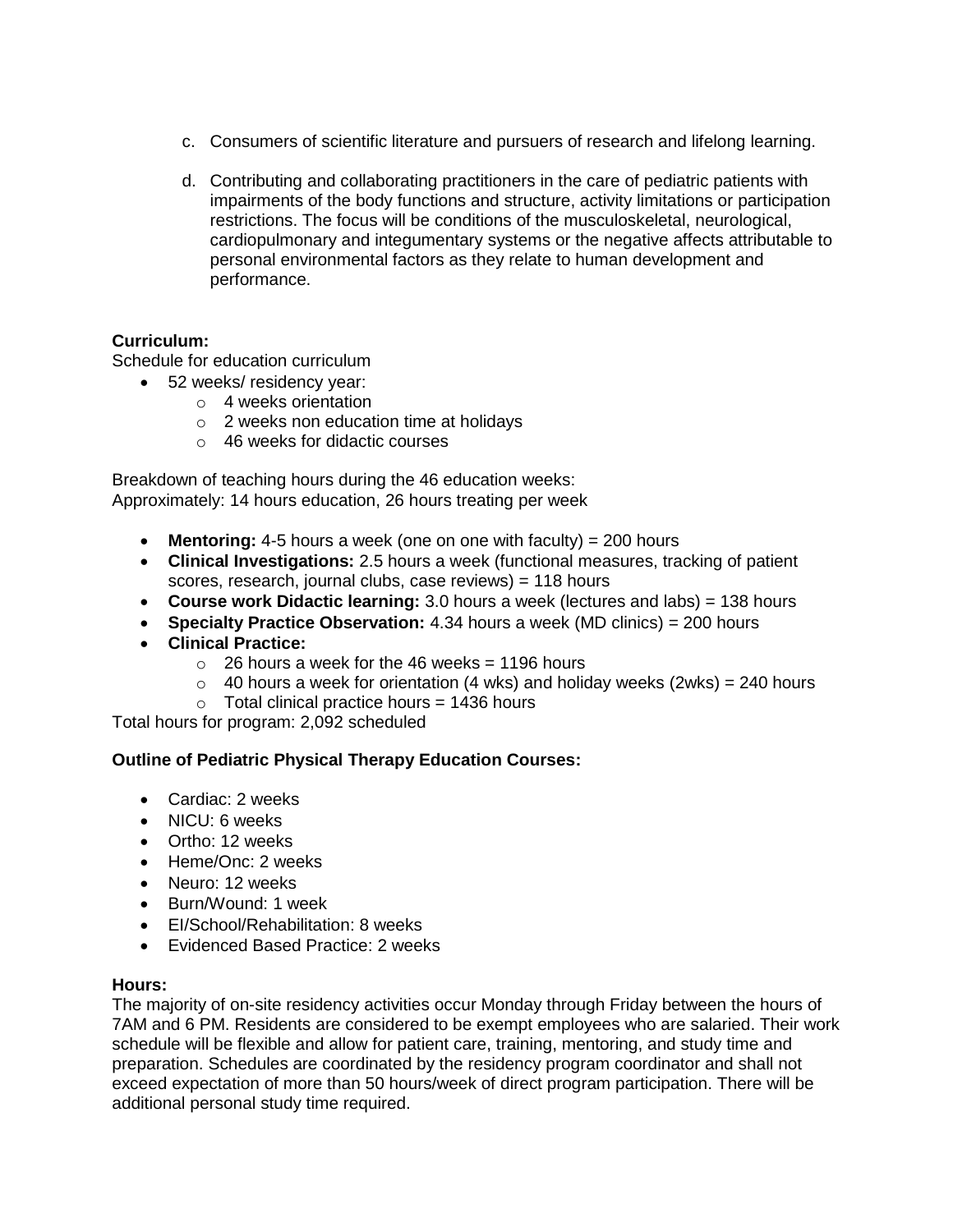#### **Weekend Coverage**:

Physical Therapy Resident will be scheduled to work weekends on a rotating basis, approximately one weekend/4 weeks. This time will be tracked as patient care hours.

#### **Professional Liability Insurance:**

As an employee of UChicago Medicine, a resident is covered by the organization's professional liability policy. This coverage extends only to those activities that are required by their participation in the program.

#### **Salary**:

As a resident in the program, your salary for the year of the residency program is set according to the cost of maintaining the program. Currently the salary is \$54,000 (as of 2022 class).

Other than the \$300 continuing education benefit from the institution (available after probationary period), there are no additional monies allocated for outside continuing education, tuition reimbursement, travel or parking fees to any observations/ outside facilities, living expenses, licensure fees, or professional dues. Supplemental work opportunities, covering inpatient weekends are available with additional pay for any resident whose residency expectations are being met. This opportunity is voluntary.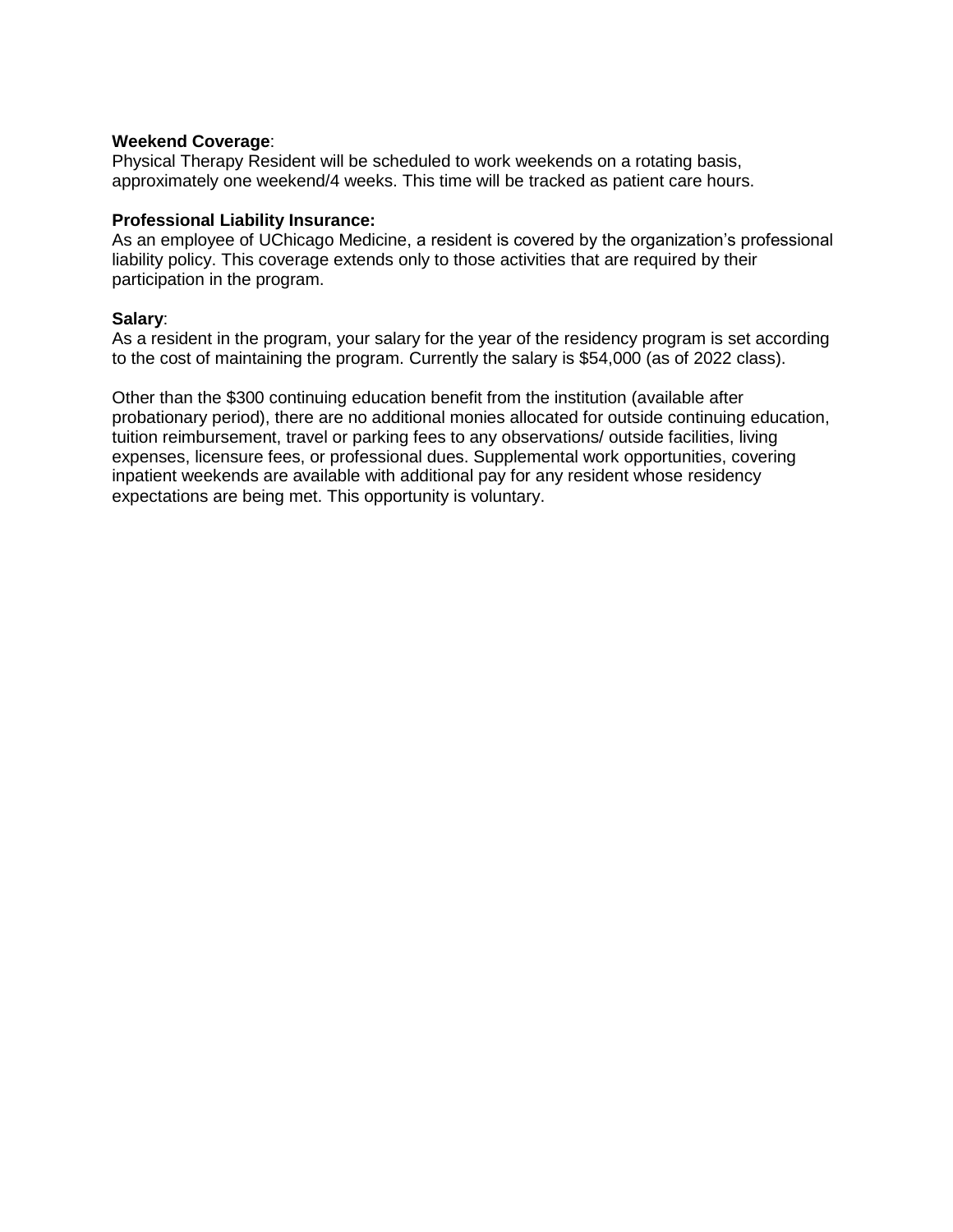# **UChicago Medicine Pediatric Physical Therapy Residency Program**

# **Paid Time Off (PTO) Guidelines**

Physical Therapy Residents are full time employees of the University of Chicago Medical Center. They will be eligible to take 5 days of paid time off, with the approval of the residency program coordinator and the assistant director. 7 organizational holidays will also be paid; New Year's Day, Martin Luther King Day, Memorial Day, 4th of July, Labor Day, Thanksgiving Day, and Christmas Day. Because of the extensive education and curriculum pieces of the residency positions it is very challenging to provide the residents with extended time (more than 1-2 consecutive work days) off throughout their program.

### **Paid Time off:**

- Paid days off will be scheduled with the approval of the resident's manager and the Pediatric Therapy Residency Program Coordinator. Unscheduled days off (such as sick, emergency, etc.) must also be approved by the residency program coordinator and will be deducted from the PTO bank.
- Any unpaid time (beyond the 5 days) will be granted only for an approved emergency leave, by the Therapy Services Director.
- New employees of the Therapy Services Department are encouraged not to take paid days off during their first 6 months of employment. This is considered probationary time.
- All paid time off must be taken within the time frame of the residency program commitment.
- Time off from the residency may be allowed if:
	- o Staffing allows adequate patient care coverage
	- $\circ$  Time is requested a minimum of 4 weeks ahead of scheduled day off
	- $\circ$  The resident may need to work additional hours before and after a scheduled day off to assure that all educational pieces and patient care obligations are achieved.

#### **Sick Days:**

- All employees are asked to not put patients and co-workers at risk by attending work if they are ill.
- If a resident is sick, they need to call the department 773-702-6891 and leave a voicemail message on the main number prior to 7AM of their scheduled day of work. If possible therapists are also asked to provide information to assist rescheduling their patients.
- If sick time taken exceeds amount of PTO days (5) or if a pattern is noticed, time off will be discussed with the resident. A doctors' note may be required any time abuse of sick time is suspected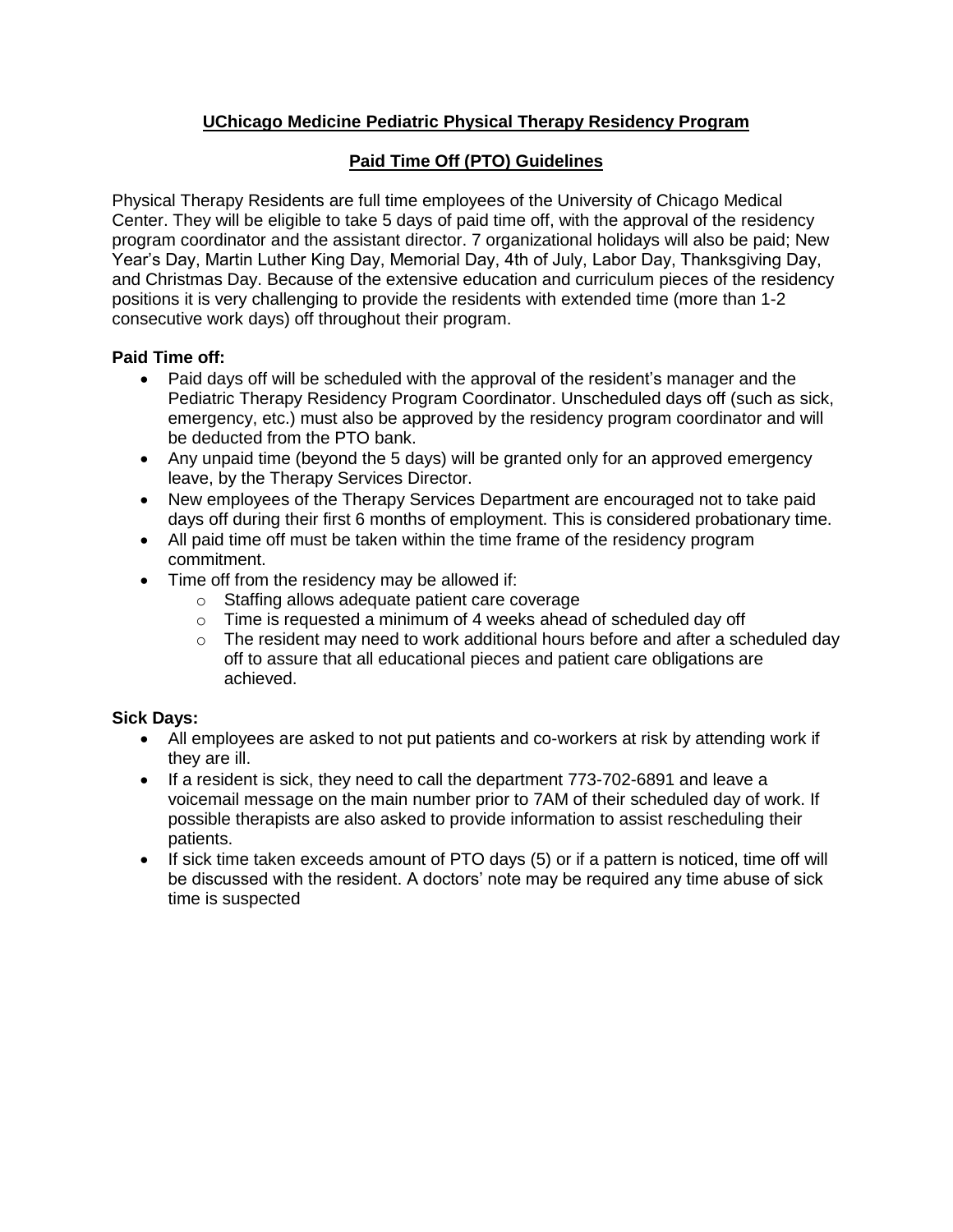## **To successfully complete the residency, the resident needs to complete the following:**

### **Attendance:**

## *General*

Residents are required to attend all components of the training program for which they are enrolled. Individuals should notify the Residency Program Coordinator immediately when the individual's attendance for an activity will be interrupted.

## *Lecture/Lab Class*

Residents are expected to attend all classes. An individual can miss up to three classes with an excused absence. Individuals are required and responsible to make-up any missed work. If an individual misses more than three classes or has one unexcused absence they will be required to perform additional independent study work to demonstrate competency within the area that was missed. If an individual misses more than three classes, they will be placed on academic probation with a remediation program developed. If an individual misses five or more classes, they may be dismissed from the residency program.

Excused absence is defined as one that is related to illness, death, birth, accidents, and extraordinary circumstances. An unexcused absence is defined as anything other than an excused absence.

## *Exams*

Individuals are required to attend all scheduled exams. Failure to do so will result in a grade of zero for that specific exam. Individuals may be able to demonstrate an extenuating circumstance, in which case, they will be offered an opportunity to sit for a retake exam. The exam may be the same as the exam taken by the other residents or it may follow a different format. That decision will be made by the Residency Program Coordinator and provided to the individual a minimum of three days prior to the date of the scheduled retake.

## *Other Activities*

Individuals are expected to attend all scheduled activities including, but not limited to, clinical practice, didactic sessions, clinical investigations, case study and journal club presentations, 90% of specialty observation experiences, etc. Failure to attend these learning experiences may result in dismissal from the residency program.

## *Makeup Work*

Work missed due to any type of absence will be the responsibility of the resident to complete and must be completed within 14 days of the absence unless other arrangements are made with the Residency Program Coordinator.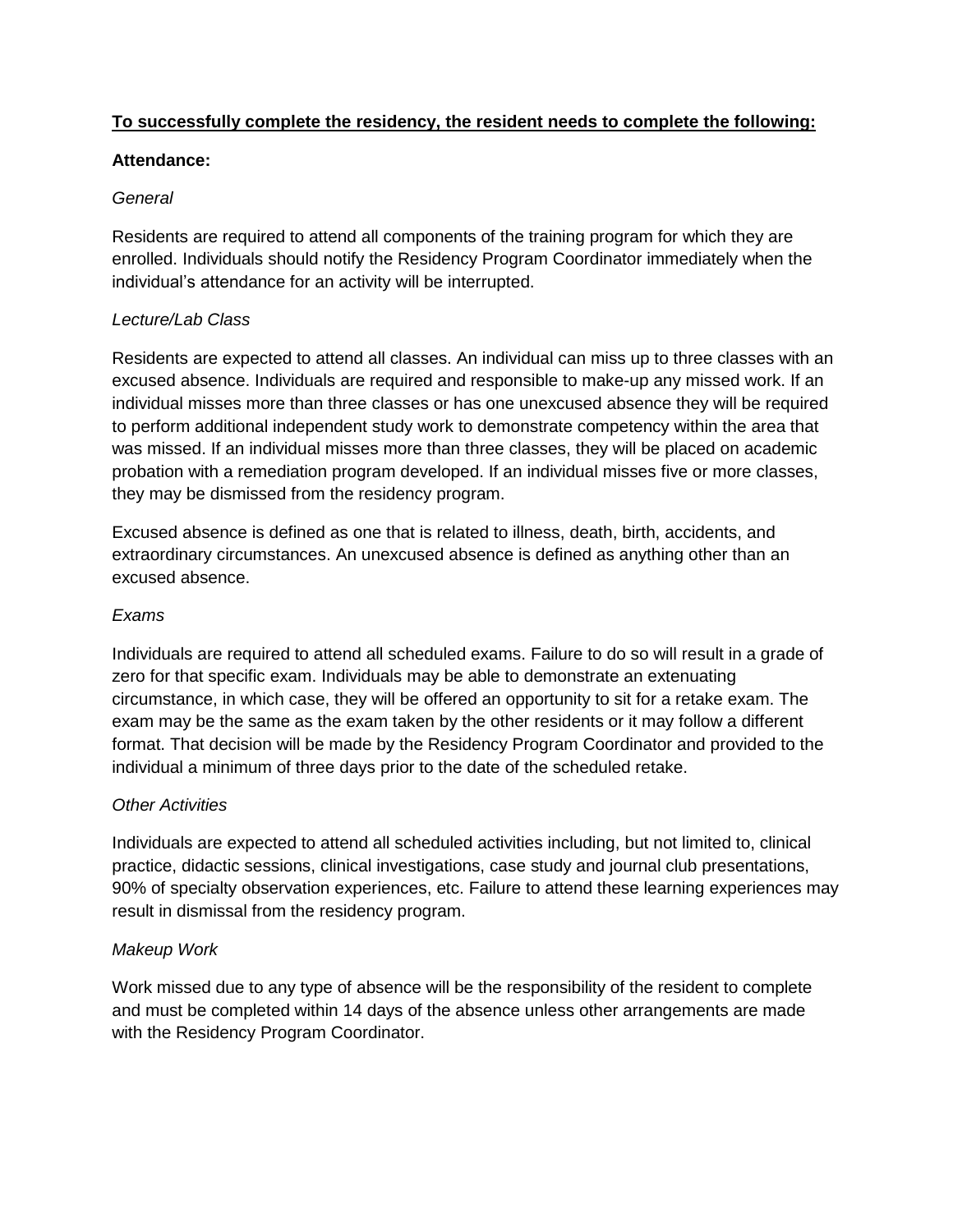#### *Lateness*

Individuals are expected to be on time for all activities related to the training program. Lateness on three occasions, in the absence of an acceptable reason, will be treated in the same manner as an unexcused absence.

### **Examinations**

Written and practical exams will be an integral component of the training for residents to demonstrate accountability for the requirements of the program. Therefore, there will be continuous assessment of the resident's abilities throughout the course of the 1-year training. The grading of the program will be composed of the following elements:

### *Final Comprehensive Written Exam*

One comprehensive written exam will be administered at the end of the program (weighting for this relative to the final grade may vary per program). Individuals must achieve a grade of 80% or higher on this exam in order to complete the program. IF a grade of less than 80% is achieved then the individual will be offered an opportunity to sit for a second exam. If the grade achieved on the second exam is less than 80% they will be placed on probation and a formal remediation plan will be established. Individuals will not be eligible to complete the program with a score of less than 80% on this exam. Individuals will be offered a maximum of three opportunities to pass the final written exam. If it is not passed by the third time the individual will be dismissed from the program.

#### *Patient Practical Exams*

Each resident will perform at least two practical exams either involving patients, or patient models at the discretion of each program's Coordinator (weighting for this relative to the final grade may vary per program). Individuals must achieve a grade of 85% or higher for each practical exam in order to complete the program. If a grade of less than 85% is achieved, then the individual will be offered an opportunity to perform a second practical exam. If the grad achieved on the second exam is less than 85% they will be placed on probation and a formal remediation plan will be established. Individuals will not be eligible to complete the program with a score of less than 85%. Individuals will be offered a maximum of three opportunities to pass each of the practical exams. If each of the exams is not passed by the third time the individual will be dismissed from the program.

Patient practicals will follow the following format: The resident will be evaluated by the clinical mentor across a predetermined set of criteria during a live new patient examination and/or a follow-up visit of an established encounter of one of the clinician's current patients within the clinical practice setting.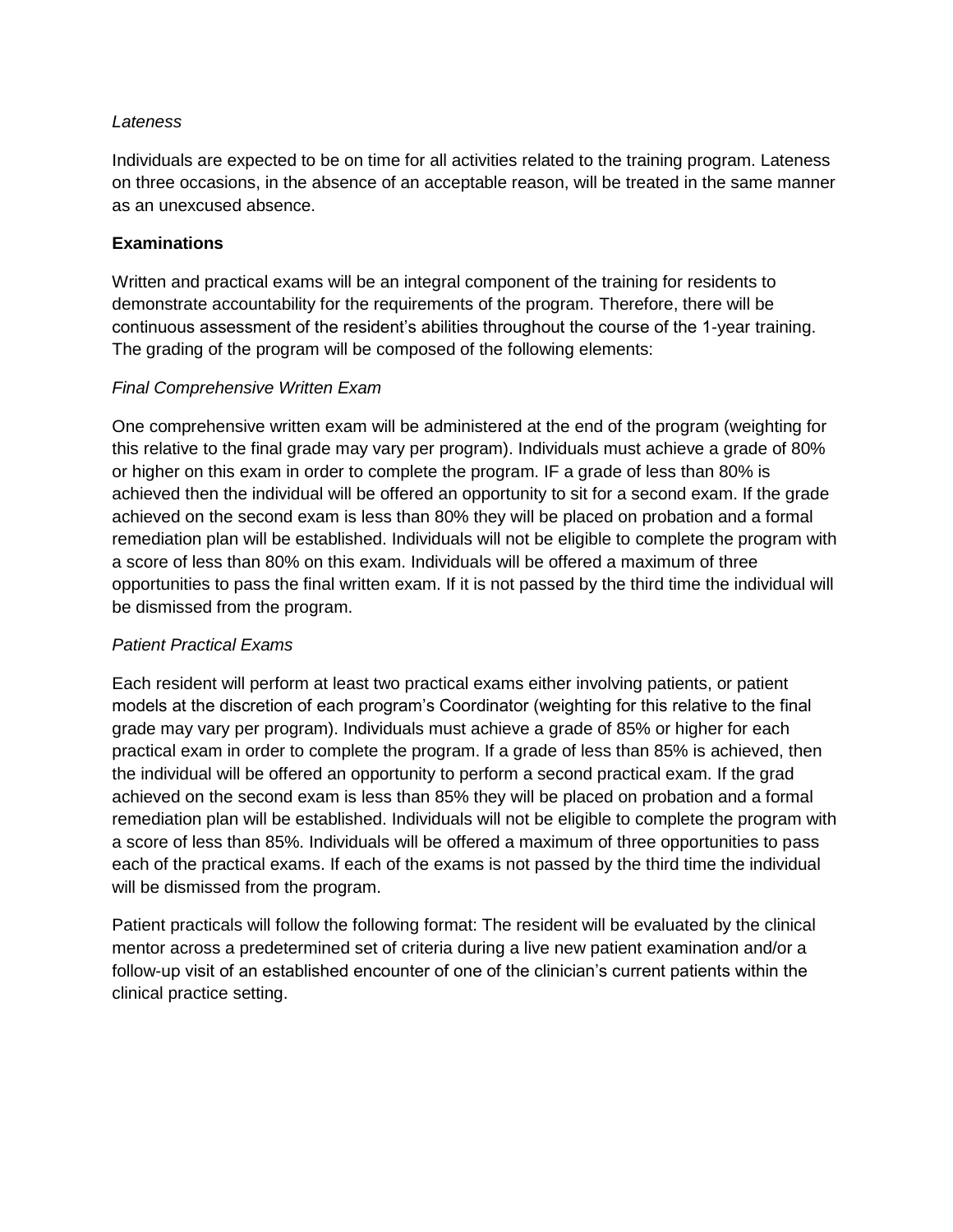## **Additional requirements:**

- Achieve all 3's or higher for Performance Appraisal at 6 and 12-month review
- Present Case Study to the Therapy Services Department by the end of the residency
- Mentor 2 PT students for  $\frac{1}{2}$  day field trips
- Volunteer 10 hours in the community during the residency year
- Participate in peer review sessions and pass with a score of 90% or higher on Therapy Services Peer Review (minimum of 1)
- 2 professional presentations within or outside of UCM
- Completion of all documentation including tracking and grading forms:
	- o Tracking of hours
	- o Tracking of patients
	- o Feedback forms for all faculty, lecturers, and modules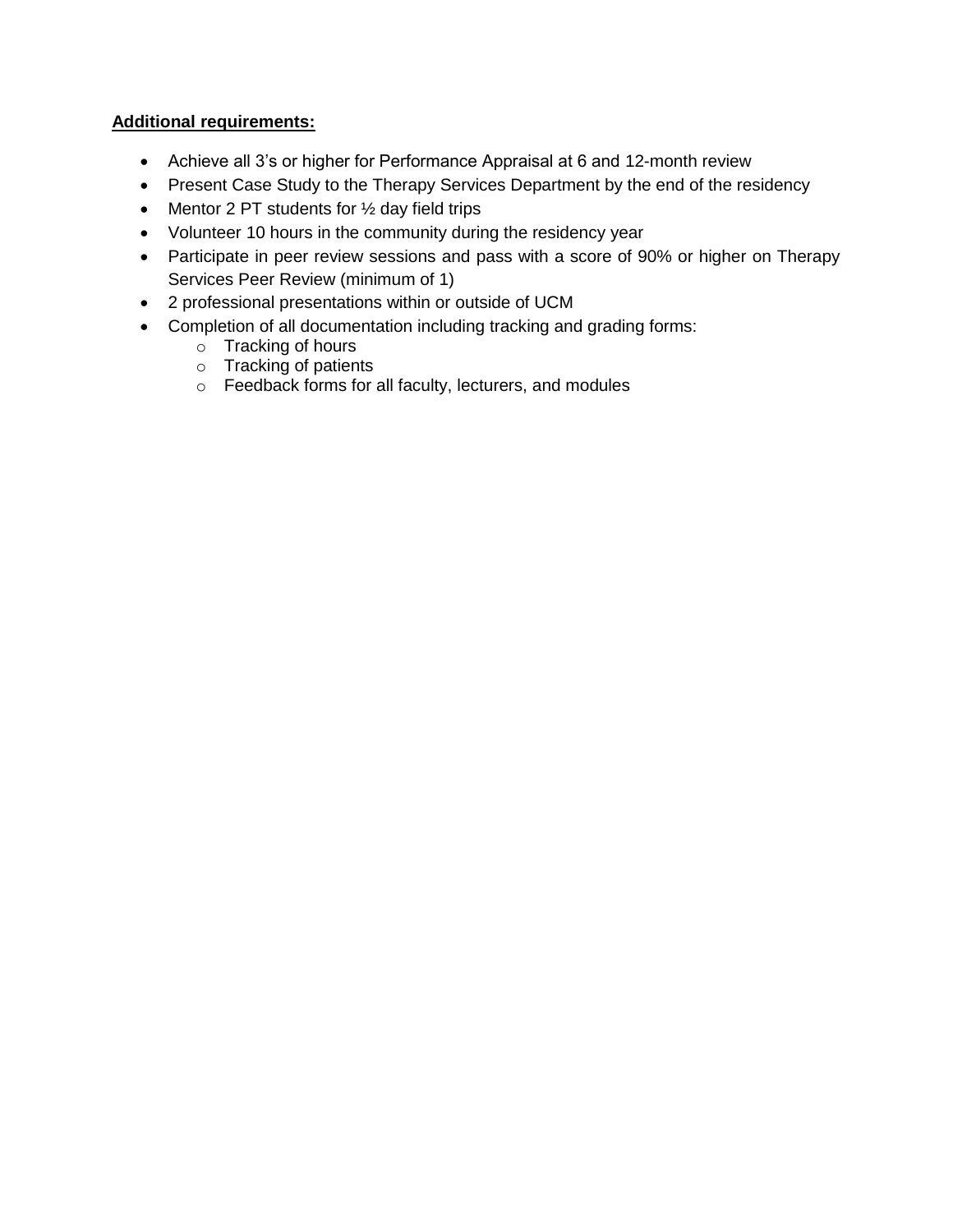### **How to Apply**

#### **Eligibility:**

Physical Therapists licensed or eligible for licensure, in the state of Illinois, are encouraged to apply. Only physical therapists licensed in the state of Illinois will be hired.

#### **How to Apply:**

We are a part of the centralized application process with the APTA RFPTCAS. Please complete the application on the following website:

[http://www.abptrfe.org/RFPTCAS/ApplicantWebsit](http://www.abptrfe.org/RFPTCAS/ApplicantWebsite/)e/

### **The application must include a letter of intent, curriculum vitae, 2 letters of recommendation, and an online UChicago Medicine application.**

- The letter of intent must include the following: 1) goals/objectives for the residency program, 2) a summary of prior clinical and educational experience and 3) short and long term goals for an orthopedic subspecialty.
- Please include a current curriculum vitae or resume.
- The 2 letters of recommendation **must include two of the following**:
	- 1) Current or former supervisor, (if a recent graduate; from a current or former clinical instructor)
	- 2) Instructor/faculty member from an accredited physical therapy program
	- 3) A physician with whom the physical therapist has worked in the past year (not required, an option).

#### **Interviews:**

Top candidates will be interviewed initially via phone by February, second interviews will be completed in March of the application year. All interviews will include behavioral, clinical questions, and patient scenarios. Please be prepared to discuss research ideas and to demonstrate patient interactions and treatment plans

The completed application should be forwarded no later than **first week of January** of the corresponding year. Please contact the program director for any other questions/concerns.

#### **Catherine Kennedy, PT, DPT, MS**

Board Certified Specialist in Pediatric Physical Therapy Program

**UChicago Medicine 5841 South Maryland Avenue, MC 1081 Chicago, IL 60637 Phone: 773-702-6891 Fax: 773-702-5340 E-mail: [Catherine.kennedy@uchospitals.edu](mailto:Catherine.kennedy@uchospitals.edu)**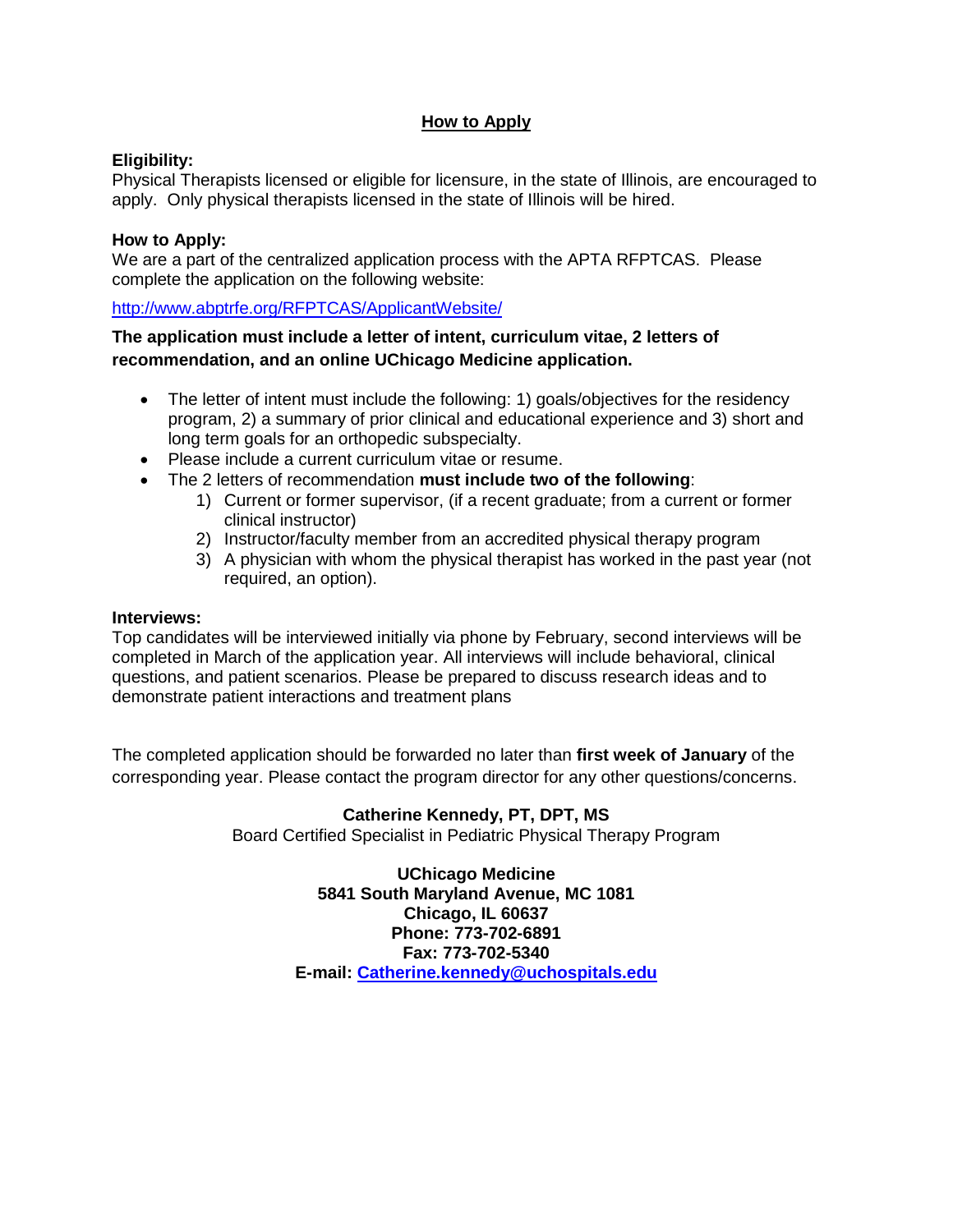### **Frequently Asked Questions:**

### **1. As a full time employee at the hospital, how is the resident compensated? Is there a separate resident rate during residency hours? Or is the resident on a "normal" salary with additional years of commitment after the residency ends? Is there tuition involved or is it waived by being a full time employee?**

The residency position is a full time salaried position. The level of compensation is less than a full time treating therapist and the difference in pay is what it costs UCMC to educate the resident. There are not additional years of commitment from the resident or the organization upon completion of the program.

#### **2. How many people are usually accepted into the program each year?**

1 pediatric resident

### **3. Are the 3 hours of didactic coursework each week in a classroom format? If so, is that during the working week or on the weekend?**

This is generally presented during the work week, occasionally on a weekend if faculty schedule requires.

#### **4. How well prepared did the previous residents feel about taking the PCS?**

We currently have a 100% pass rate for residents who have taken the PCS examination.

#### **5. Do residents work weekends?**

Yes, residents work weekends which is usually one weekend a month. Comp days are given for the weekend time and residents are encouraged to take their comp time within the month to avoid burn out.

## **6. Does the University of Chicago affiliate with a Physical Therapy School and require teaching in the University setting?**

The University of Chicago does not have a PT program which it is affiliated with for teaching. We do have a medical school at the University of Chicago and the physical therapy residents can be involved in teaching Medical residents from the primary care and pediatric departments as well as nurses and other health professionals.